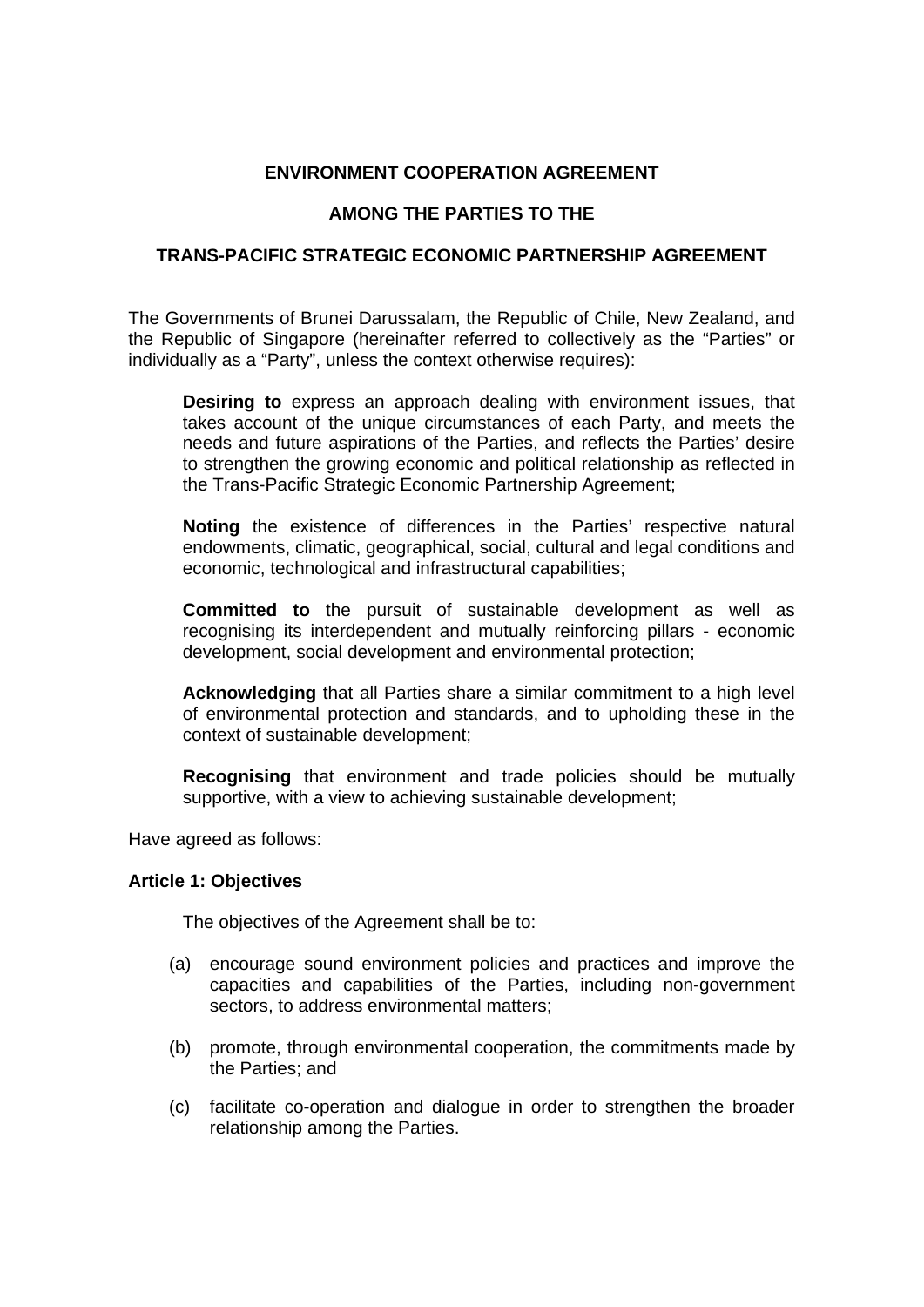### **Article 2: Key Elements/Commitments**

1. The Parties reaffirm their intention to continue to pursue high levels of environmental protection and to fulfill their respective multilateral environment commitments and international plans of action designed to achieve sustainable development.

2. Each Party shall endeavour to have its environment laws, regulations, policies and practices in harmony with its international environment commitments.

3. The Parties shall respect the sovereign right of each Party to set, administer and enforce its own environmental laws, regulations and policies according to its priorities.

4. The Parties agree that it is inappropriate to set or use their environmental laws, regulations, policies and practices for trade protectionist purposes.

5. The Parties agree that it is inappropriate to relax, or fail to enforce or administer, their environment laws and regulations to encourage trade and investment.

6. Each Party shall promote public awareness of its environmental laws, regulations, policies and practices domestically.

## **Article 3: Cooperation**

1. Taking account of their national priorities and available resources, interested Parties will cooperate on mutually agreed environmental issues through the interaction of government, industry, educational and research institutions in each country.

2. Each Party may, as appropriate, invite the participation of its nongovernment sectors and other organisations in identifying potential areas for cooperation.

3. The Parties may invite the participation of non-government sectors and other organisations in undertaking cooperative activities as mutually agreed.

4. The interested Parties will encourage and facilitate, as appropriate, the following activities:

- (a) collaborative research on subjects of mutual interest;
- (b) exchange of environmental experts and management personnel;
- (c) exchange of technical information and publications; and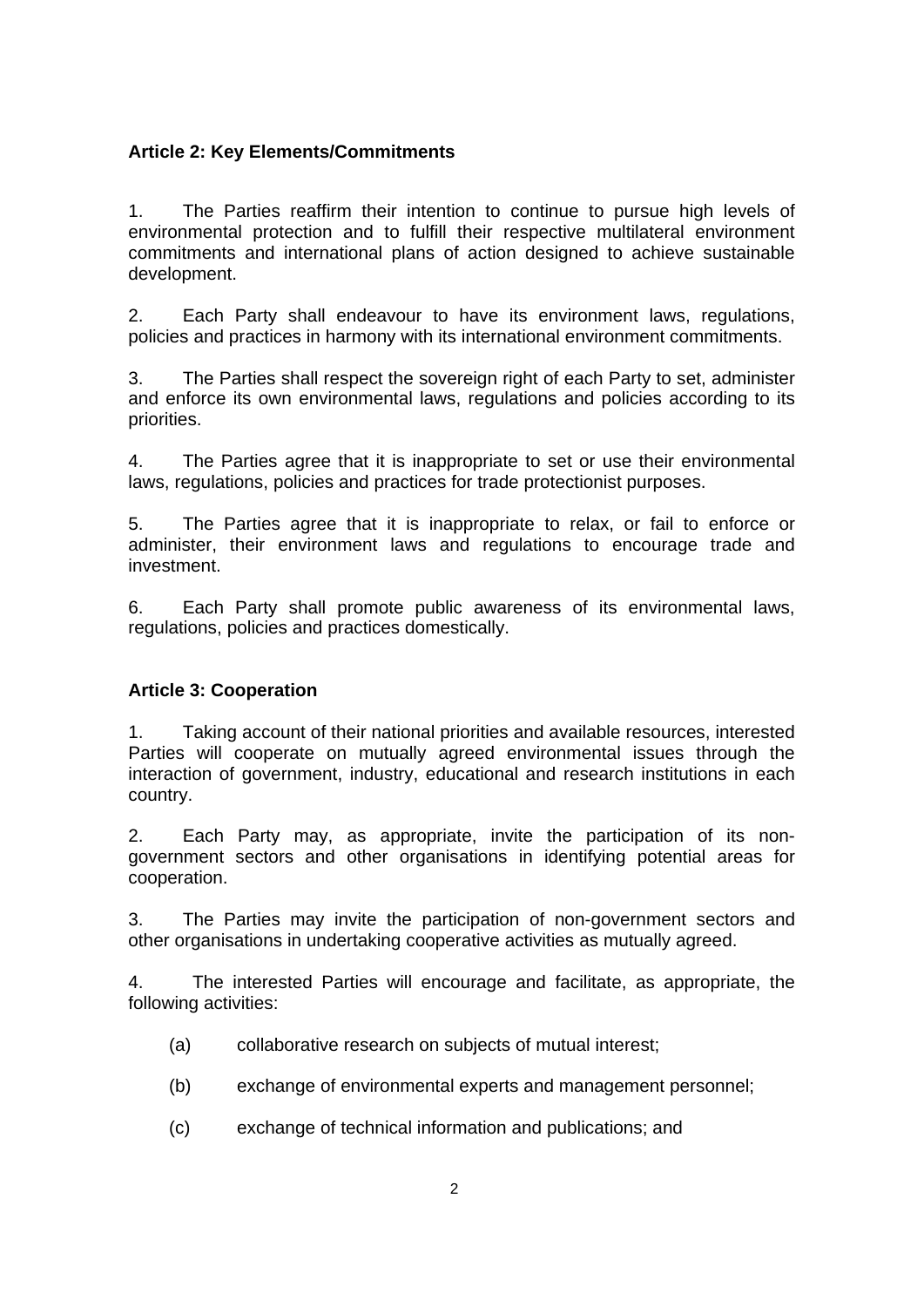(d) any other modes of cooperation agreed upon by the Parties.

Such cooperation shall take into consideration each Party's environmental priorities and needs as well as the resources available. The funding of cooperative activities shall be decided by the Parties on a case-by-case basis.

5. The Parties' intention is to cooperate in environmental areas of common global or domestic concern. To facilitate this, as an initial step, Parties shall exchange lists of their areas of interest and expertise.

## **Article 4: Institutional Arrangements**

1. Each Party shall designate a national contact point for environmental matters to facilitate communication among the Parties.

2. The Parties, including senior officials of their government agencies responsible for relevant environmental matters, shall meet within the first year of signing this Agreement unless otherwise agreed, and thereafter as mutually agreed.

- 3. The agenda as agreed by the Parties may:
	- (a) consider areas of potential cooperative activities;
	- (b) serve as a forum for dialogue on matters of mutual interest;
	- (c) review the implementation, operation and outcomes of the Agreement; and
	- (d) address issues that may arise.

4. The Parties may exchange information and coordinate activities using email, video conferencing or other means of communication.

5. After three years, or as otherwise agreed, the Parties shall review the operation of this Agreement and report to the Trans-Pacific Strategic Economic Partnership Commission.

6. Each Party may consult with members of its public and/or non-government sectors over matters relating to the operation of this Agreement by whatever means that Party considers appropriate.

7. The Parties may decide to invite relevant experts or organisations, to provide information to meetings of the Parties.

8. Each Party may develop mechanisms, as appropriate, to inform its public of activities undertaken pursuant to this Agreement in accordance with its laws, regulations, policies and practices.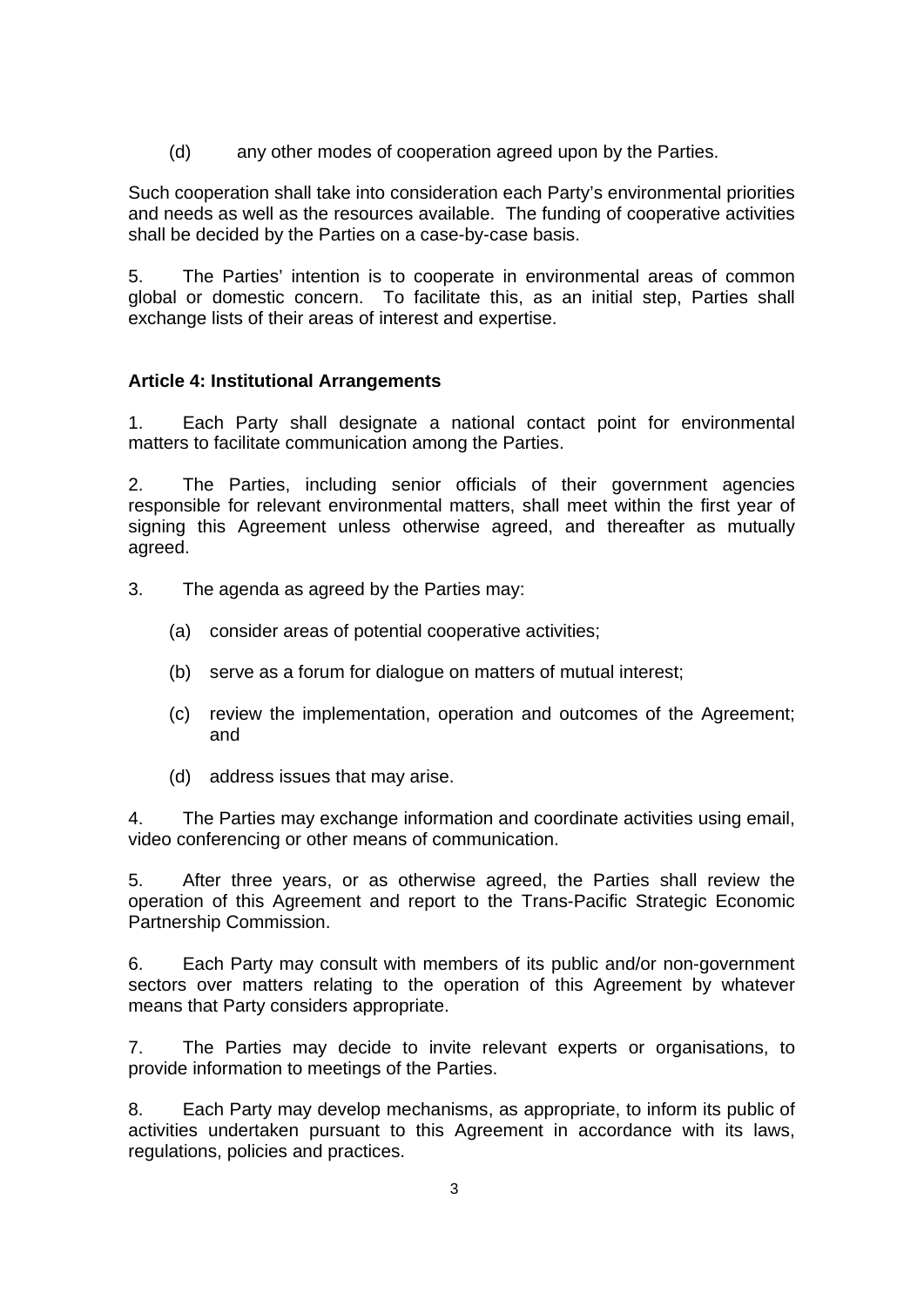# **Article 5: Consultation**

1. The Parties shall at all times endeavour to agree on the interpretation and application of this Agreement, and shall make every attempt through dialogue, consultation and cooperation to resolve any issue that might affect its operation.

2. Should any issue arise between any of the Parties over the application of Article 2 (*Key Elements/Commitments*), the concerned Parties shall in good faith resolve the issue amicably through dialogue, consultation and cooperation.

3. A Party may request consultation with the other Party(ies) through the national contact point regarding any issue arising over the interpretation or application of Article 2 (*Key Elements/Commitments*). The contact point shall identify the office or official responsible for the issue and assist if necessary in facilitating the Party's communications with the requesting Party. The concerned Parties will provide initial advice of the issue to the other Parties for their information.

4. The concerned Parties shall decide a timeframe for consultation which shall not exceed 6 months, unless mutually agreed.

5. Should the issue not be able to be resolved through the initial consultation process it may be referred to a special meeting of the interested Parties and to which all Parties would be invited. The issue may also be referred to the Trans-Pacific Strategic Economic Partnership Commission by any interested Party for discussions.

6. The special meeting of the interested Parties shall produce a report. The concerned Party(ies) shall implement the conclusions and recommendations of the report, taking into account the views of the Trans-Pacific Strategic Economic Partnership Commission, as soon as practicable.

## **Article 6: Disclosure of Information**

1. A Party shall not disclose any information that was obtained from another Party. A Party may disclose such information if the Party from which the information was obtained, consents to the disclosure.

2. Nothing in this Agreement shall be construed to require any Party to furnish or allow access to information the disclosure of which it considers would:

(a) be contrary to the public interest as determined by its legislation;

(b) be contrary to any of its legislation including but not limited to those protecting personal privacy or the financial affairs and accounts of individual customers of financial institutions;